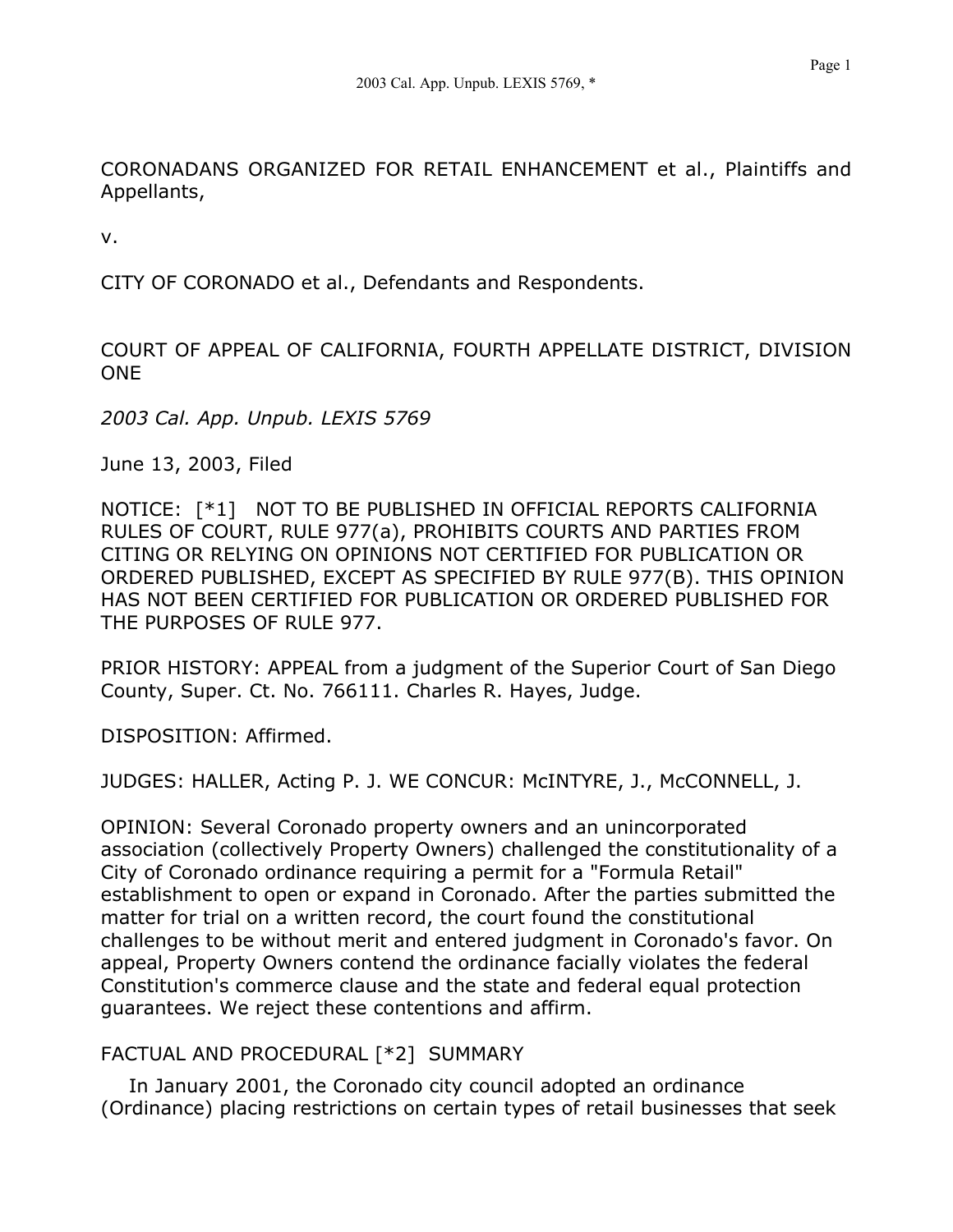to open or expand in Coronado. (Coronado Ord. No. 1919.) The restrictions apply only to businesses identified as "'Formula Retail,'" defined to mean "a type of retail sales activity or retail sales establishment (other than a 'formula fast food restaurant') which is required by contractual or other arrangement to maintain any of the following: standardized ('formula') array of services and/or merchandise, trademark, logo, service mark, symbol, decor, architecture,

layout, uniform, or similar standardized feature." (Coronado Mun. Code, ß 86.04.682.) n1

n1 All further section references are to the Coronado Municipal Code unless otherwise specified.

The Ordinance places two primary restrictions on businesses that fall within this definition: (1) the business owner must obtain a "Major Special Use Permit" to open a business or expand more than 500 square feet; [\*3] and (2) the establishment may not have a street level frontage of greater than 50 linear feet or have its retail space occupy more than two stories (except for grocery stores, banks, savings and loans, restaurants, and theaters). ( ß 86.55.370.) The required special use permit may be approved only after Coronado's planning commission and city council hold public hearings and make four required findings: (1) the establishment is "compatible with existing surrounding uses, and has been designed and will be operated in a nonobtrusive manner to preserve the community's character and ambiance"; (2) the establishment is consistent with the General Plan and Local Coastal Program; (3) the establishment "will contribute to an appropriate balance of local, regional or national-based businesses in the community"; and (4) the establishment "will contribute to an appropriate balance of small, medium and large-sized businesses in the community." ( ß 86.55.370(C).) The fee to process the special use permit will be approximately \$ 3,000. The Ordinance's express purpose "is to regulate the location and operation of formula retail establishments in order to maintain the City's unique village character, [\*4] the diversity and vitality of the community's commercial districts, and the quality of life of Coronado. . . ." ( ß 86.55.370.)

Several months after the Ordinance was enacted, Property Owners filed an action against Coronado and its city council (collectively Coronado), claiming the Ordinance violates the federal Constitution's commerce clause, the federal and state Constitutions' equal protection clauses, and California's general planning and zoning laws. The parties stipulated to submit the case for trial based on a written record.

In support of their claims at trial, Property Owners relied on the Ordinance's language and its legislative history, which consisted primarily of transcripts of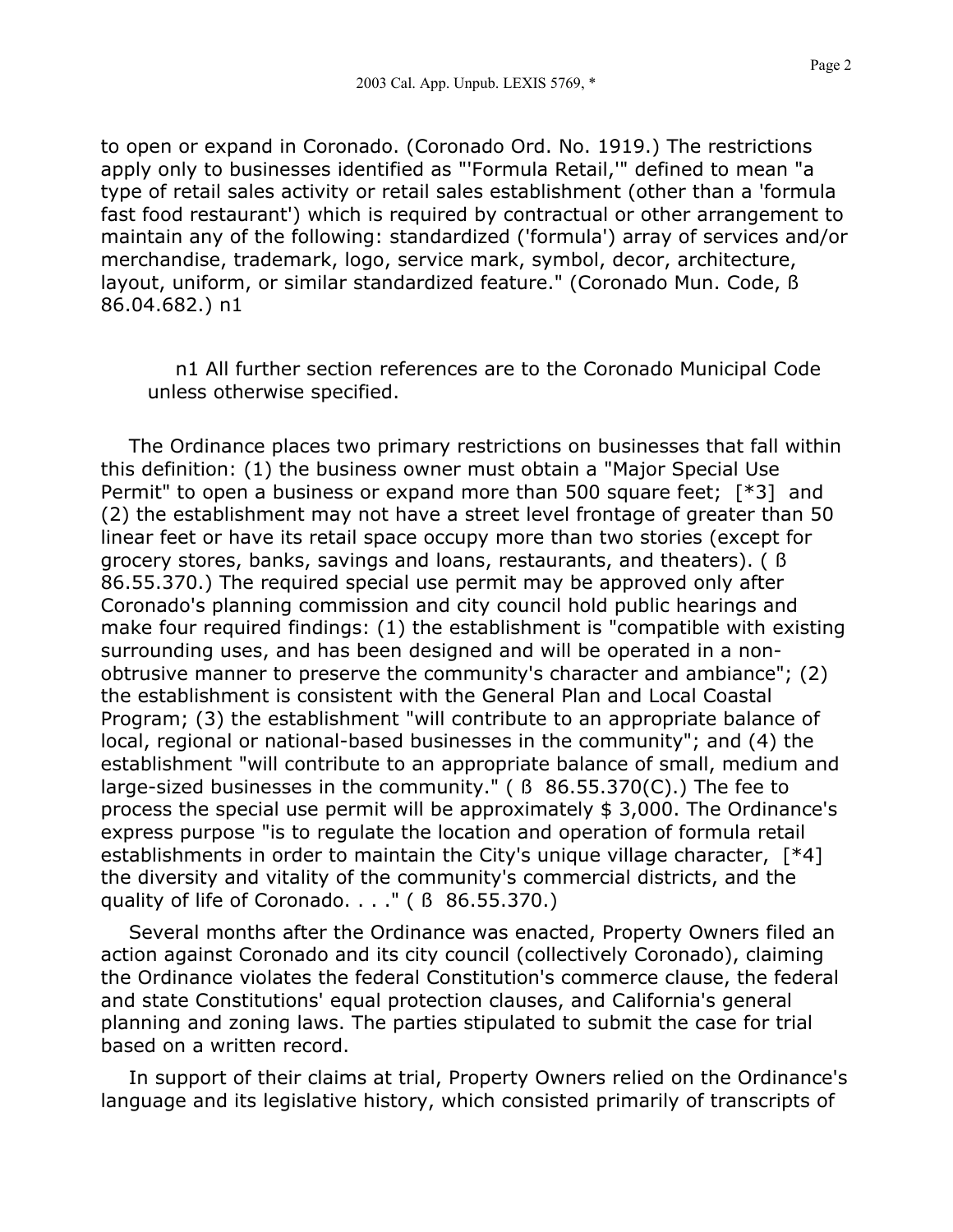Page 3

numerous city council and planning commission meetings from March 2000 through January 2001. They also produced declarations from several of the individual property owner plaintiffs who lease commercial property in Coronado, stating that that because the special permit process will take "at least two or three additional months" the Ordinance will encourage commercial landlords to "negotiate a quick and easily implemented lease with the least creditworthy, least experienced tenants, and to [\*5] eschew national chains." These property owners also stated the Ordinance would put Coronado commercial landlords at "a competitive disadvantage with other [non-Coronado] commercial property owners" if a Formula Retail operator is denied a permit.

Coronado objected to the court's consideration of the legislative history record, arguing the lawmakers' subjective motivations for enacting the Ordinance were irrelevant and inadmissible. Coronado additionally submitted a zoning map showing Coronado has a small commercial area that is close to residential areas and the average commercial lot in Coronado is 25 feet wide, although many owners own two or more adjacent lots. Coronado also submitted the declaration of Coronado's planning director, who reiterated that the express purpose of the Ordinance was to maintain Coronado's "unique village character, the diversity and vitality of the City's Commercial Districts and the quality of life of Coronado residents."

After considering the written submissions, the trial court sustained Coronado's evidentiary objections to the legislative history evidence, found that Property Owners failed to prove their claims, and entered judgment in Coronado's [\*6] favor.

## DISCUSSION

## I. *Federal Constitution's Commerce Clause*

As their primary appellate contention, Property Owners argue the trial court erred in finding the Ordinance does not facially violate the federal Constitution's commerce clause. In examining this contention, we first summarize the generally applicable legal principles, and then we apply these principles to the challenged Ordinance.

# A. *Summary of Legal Standards*

The commerce clause of the federal Constitution limits a state's power to regulate interstate commerce. (*Camps Newfound/Owatonna, Inc. v. Town of Harrison (1997) 520 U.S. 564, 571-572, 137 L. Ed. 2d 852, 117 S. Ct. 1590.)* This limitation potentially applies to the Ordinance because the Ordinance's regulations apply to businesses that operate in interstate commerce.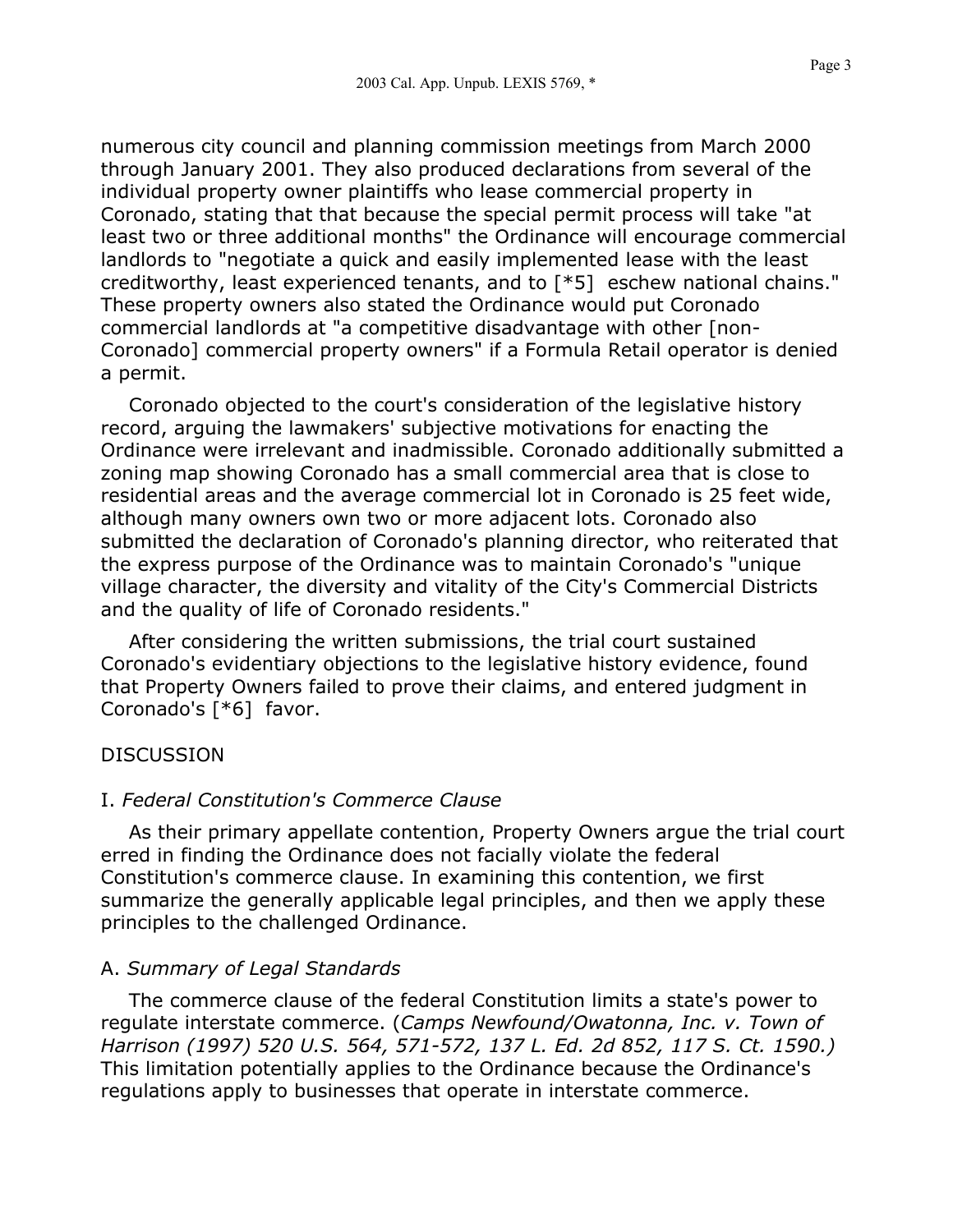To determine whether a law violates the commerce clause, a court must first determine if the challenged statute *discriminates* against interstate commerce. If so, it is generally held to be per se unconstitutional. If not, and the law does not directly regulate commerce, the courts apply a deferential balancing test where the statute will be upheld unless the [\*7] incidental burden on interstate commerce is "clearly excessive" as compared with the putative local benefit. (*Pike v. Bruce Church, Inc. (1970) 397 U.S. 137, 142, 25 L. Ed. 2d 174, 90 S. Ct. 844.)* The party challenging the law has the burden to show unlawful discrimination or that the burden on interstate commerce is clearly excessive. (*Hughes v. Oklahoma (1979) 441 U.S. 322, 336, 60 L. Ed. 2d 250, 99 S. Ct. 1727.)*

Further, because Property Owners bring a facial challenge to the constitutionality of the Ordinance (as opposed to an "as-applied" challenge), they are subject to a difficult proof burden to establish a commerce clause violation. (See *S.D. Myers, Inc. v. City and County of San Francisco (9th Cir. 2001) 253 F.3d 461, 467-468; Hatch v. Superior Court (2000) 80 Cal.App.4th 170, 192-193.)* To support a facial unconstitutionality claim, a plaintiff "'cannot prevail by suggesting that in some future hypothetical situation constitutional problems may possibly arise as to the particular *application* of the statute . . . . Rather, [the plaintiff] must demonstrate that the act's provisions inevitably pose a [\*8] present total and fatal conflict with applicable constitutional prohibitions.' [Citations.] The last portion of this quote . . . is the most important, for it requires plaintiffs to demonstrate '"that *no set of circumstances exists under which the [Ordinance] would be valid.*"'" (*Personal Watercraft Coalition v. Bd. of Supervisors (2002) 100 Cal.App.4th 129, 137- 138.)* Thus, success on a facial challenge "comes only if the challenger demonstrates that the law is [unconstitutional] '*under any and all circumstances . . . .*'" (*Ibid.*; accord *S.D. Myers, Inc. v. City and County of San Francisco, supra, 253 F.3d at p. 467.)*

Guided by these principles, we turn to examine Property Owners' commerce clause claim.

#### B. *The Ordinance Does Not Discriminate Against Interstate Commerce*

In determining whether a challenged law "'discriminates'" against interstate commerce, "'discrimination' . . . means differential treatment of in-state and out-of-state economic interests that benefits the former and burdens the latter." (*Oregon Waste Systems, Inc. v. Department of Environmental Quality of Oregon (1994) 511 U.S. 93, 99, 128 L. Ed. 2d 13, 114 S. Ct. 1345.)* [\*9] Improper discrimination "may take any of three forms: first, the state statute may facially discriminate against interstate or foreign commerce; second, it may be facially neutral but have a discriminatory purpose; third, it may be facially neutral but have a discriminatory effect." (*Pacific Merchant Shipping*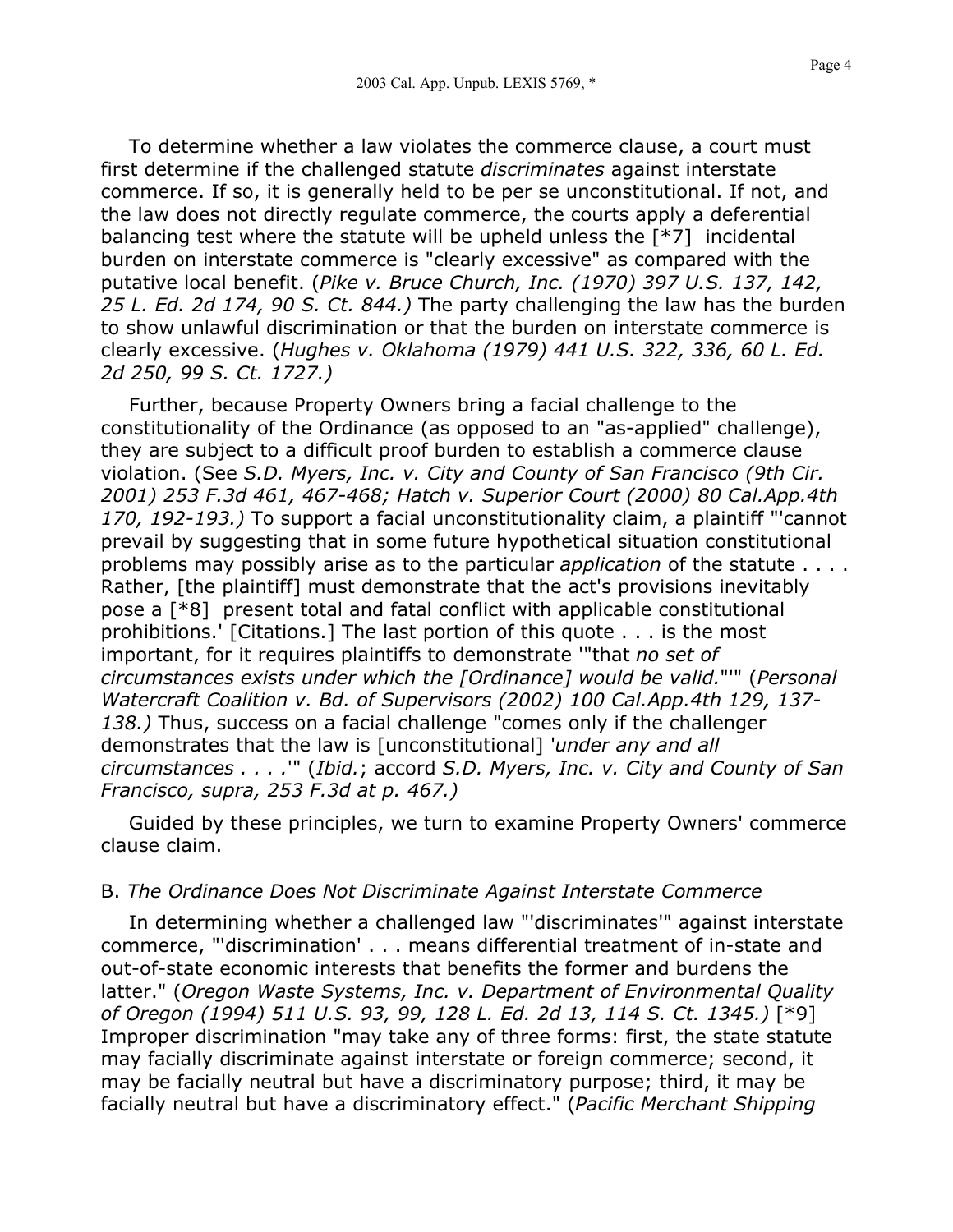*Assn. v. Voss (1995) 12 Cal.4th 503, 517, 907 P.2d 430; Waste Management of Alameda County v. Biagini Waste Reduction Systems, Inc. (1998) 63 Cal.App.4th 1488, 1495; Smithfield Foods, Inc. v. Miller (S.D.Iowa 2003) 241 F. Supp. 2d 978, 986-987.)* We conclude the Ordinance does not improperly discriminate under any of these three tests.

First, the Ordinance is not facially discriminatory. It does not impose different regulations on interstate as opposed to intrastate businesses, nor does it distinguish between those businesses that are locally owned and those that are owned by out-of-state interests. Instead, its regulations are evenhanded - *any* business that meets the definition of a Formula Retail is required to obtain a permit before it opens a business or expands the specified amount, and is subject to the specified space [\*10] limitations. ( ß 86.55.370(B).) Further, the Formula Retail definition is not limited to interstate businesses as opposed to intrastate or locally owned businesses. A local business that sells solely in the intrastate market can be contractually required to have uniform or standardized features within the meaning of the Ordinance's Formula Retail definition. By treating all interstate and intrastate businesses evenhandedly, "'there is no "differential treatment of in-state and out-of-state economic interests that benefits the former and burdens the latter."'" (*Waste Management of Alameda County, Inc. v. Biagini Waste Reduction Systems, supra, 63 Cal.App.4th at p. 1497;* see also *Great Atlantic & Pacific Tea Co., Inc. v. Town of East Hampton (E.D.N.Y. 1998) 997 F. Supp. 340, 351.)*

Property Owners nonetheless claim the Formula Retail definition is facially discriminatory because it refers to a standardized "trademark" and "service mark," which apply only to interstate businesses. However, on a facial challenge, Property Owners can prevail on this argument only if they establish the Formula Retail definition could *never* potentially apply to an intrastate [\*11] or locally owned business. (See *S.D. Myers, Inc. v. City and County of San Francisco, supra, 253 F.3d at p. 467.)* Property Owners have failed to do this. Because the Formula Retail definition includes numerous types of standardized features in addition to trademarks (such as decor, architecture, and/or layout), the definition it is not necessarily limited only to interstate businesses.

The record likewise does not support that the Ordinance has a discriminatory purpose. In a lengthy preamble section, the Ordinance sets forth the nondiscriminatory purposes of the law by first explaining that Coronado is a seaside tourist and residential community with a "very special environment" and "village atmosphere." (Coronado Ord. No. 1919.) To maintain and preserve this environment, "Coronado established the Business Areas Advisory Committee" (Committee), which, after a lengthy public process, developed the Business Areas Development Plan (Plan), "to provide a coherent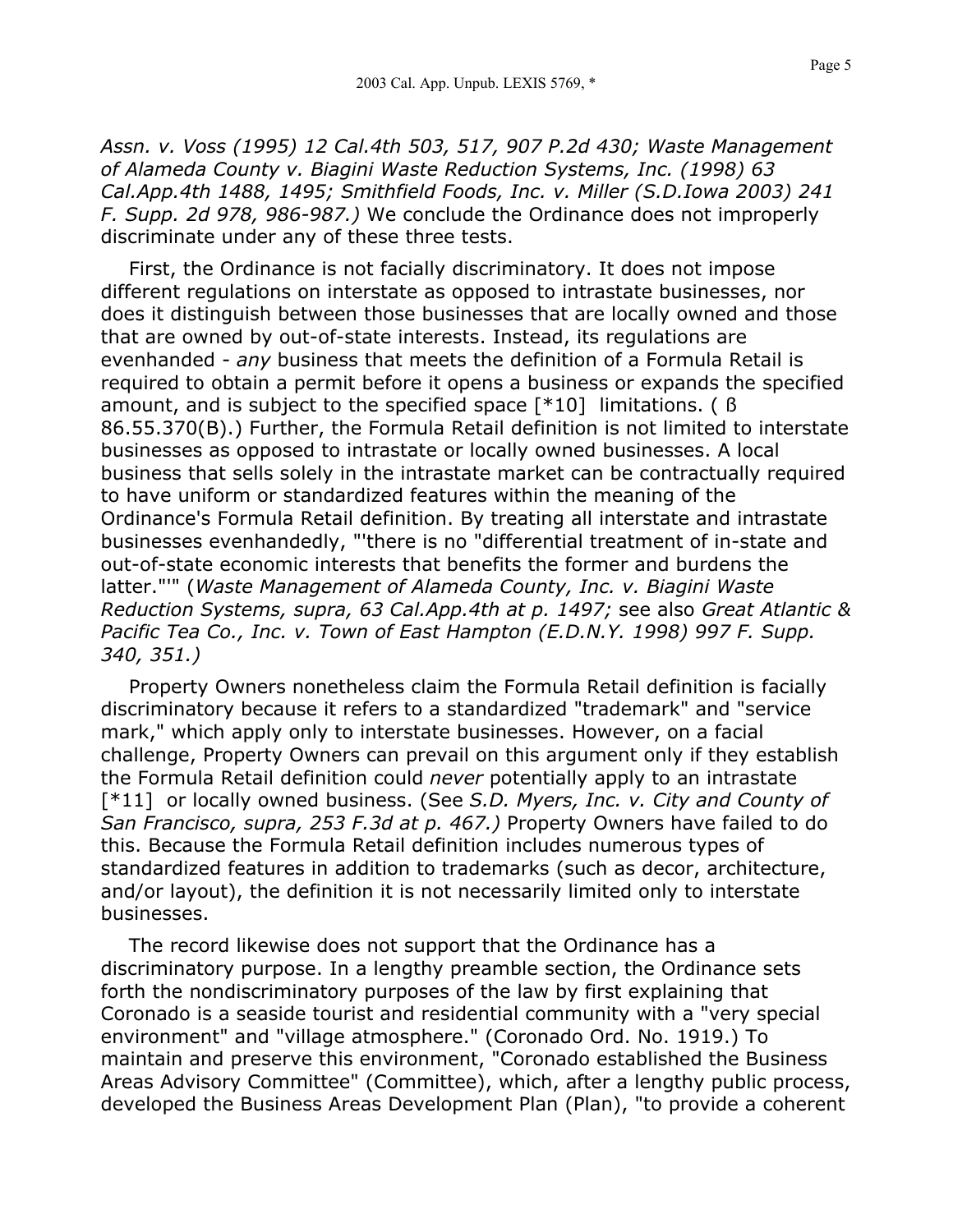framework to foster a vibrant commercial sector in the City that is economically sound for merchants and property owners, well-balanced in its appeal to a mixed residential and visitor market, and aesthetically [\*12] and environmentally suitable to the small-town, low-density residential character of the City of Coronado." (*Ibid.*) In the Plan, the Committee articulated a goal of seeking "open and inviting retail storefronts that impart a sense of streetscape continuity to pedestrians that enhances the village atmosphere" and offering "a diverse and wholesome environment . . . ." (*Ibid.*) But the Committee cautioned that "an over-abundance of certain kinds of businesses" can "detract from the appeal of the streetscape" and recognized that the community "requires a strong and diverse retail base." (*Ibid.*)

The preamble section then states that based on these Committee findings, the city council recognized that "the long-term health of the commercial zones would be advanced by a blend of smaller, medium, and larger sized businesses and by a blend of local, regional, and national-based businesses, which provides diverse and unique retail businesses for residents and visitors," and that it was "anticipated that additional formula retail properties will in the foreseeable future find their way to the rental/lease market in the commercial districts." (Coronado Ord. No. 1919.) The preamble further [\*13] states that if these "formula retail" properties are not "monitored and regulated," they would "frustrate" the Plan's goal of a diverse retail base "with a unique retailing personality comprised of a mix of businesses ranging from small to medium to large and from local to regional to national." (*Ibid.*) Based on these facts, the city council determined "the public welfare of the City's residential, retail, business and tourist-based community, as articulated by the principles upon which the [Plan] is premised, will now be served and advanced by monitoring and regulating the establishment of formula retail stores in the commercial areas through the mechanism of special use permits issued by the City Council . . . ." (*Ibid.*)

These stated purposes do not reflect the city council enacted the Ordinance with the intent to discriminate against interstate commerce or out-of-state entities. Instead, these recitals disclose the city council's primary purpose was to provide for an economically viable and diverse commercial area that is consistent with the ambiance of the city, and that it believed the best way to achieve these goals was to subject to greater scrutiny those retail stores [\*14] that are contractually bound to use certain standard processes in displaying and/or marketing their goods or services, and to limit the frontage area of these businesses to conform with existing businesses. These declared purposes of the Ordinance are not discriminatory under the commerce clause because they treat interstate businesses the same as they treat intrastate or local businesses.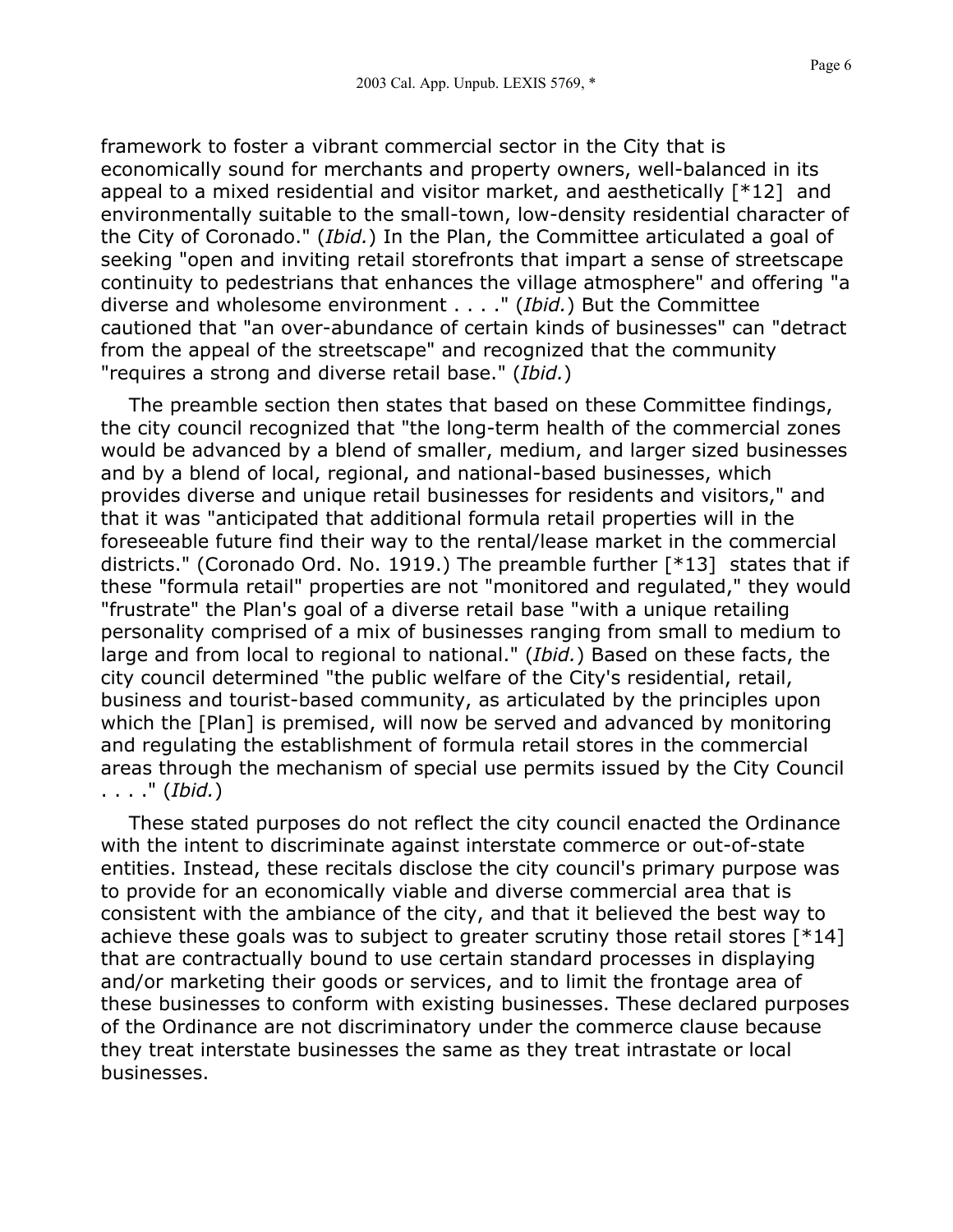Property Owners urge this court to nonetheless determine the Ordinance has a discriminatory purpose because one of the 13 paragraphs in the Ordinance's preamble refers to a goal of protecting "local or regional" businesses over "national retailers." n2 (Coronado Ord. No. 1919.) Read in context, this language does not reflect a discriminatory purpose. The cited paragraph discusses the city council's conclusion that without the proposed regulatory scheme, smaller or medium sized businesses and/or local or regional retailers that offer "non-traditional or unique" goods or services will be wholly eliminated and replaced by "national retailers," and that this scenario would be inconsistent with the City's existing business development plan that seeks to promote a "diversity of retail activity." ( [\*15] *Ibid.*) The objective of promoting a diversity of retail activity to prevent the city's business district from being taken over exclusively by generic chain stores is not a discriminatory purpose under the commerce clause. Further, when viewed in its entirety, the preamble does not suggest that the permit requirements or size limitations apply only to interstate as opposed to intrastate businesses, or to out-of-state businesses as opposed to locally owned businesses.

n2 This paragraph reads: "Whereas, the addition of formula retail businesses in the commercial areas, if not monitored and regulated, will serve to frustrate the Business Areas Development Plan goal of a diverse retail base with a unique retailing personality comprised of a mix of businesses ranging from small to medium to large and from local to regional to national. Specifically the unregulated and unmonitored establishment of additional formula retail uses will unduly limit or eliminate business establishment opportunities for smaller or medium sized businesses, many of which tend to be non-traditional or unique, and unduly skew the mix of businesses towards national retailers in lieu of local or regional retailers, thereby decreasing the likelihood of a diversity of retail activity of the type contemplated by the Business Area Development Plan . . . ."

## [\*16]

Property Owners alternatively argue the Ordinance's stated purposes are merely a pretext for the "true" purpose of the Ordinance drafters, which is the "economic protection of local businesses." To support this argument, Property Owners rely on various statements by city council and planning commission members contained in transcripts of the hearings leading to the adoption of the Ordinance.

The trial court properly found this evidence to be inadmissible. Federal courts have generally held that evidence of a lawmaker's allegedly discriminatory motivations are not relevant to establishing a commerce clause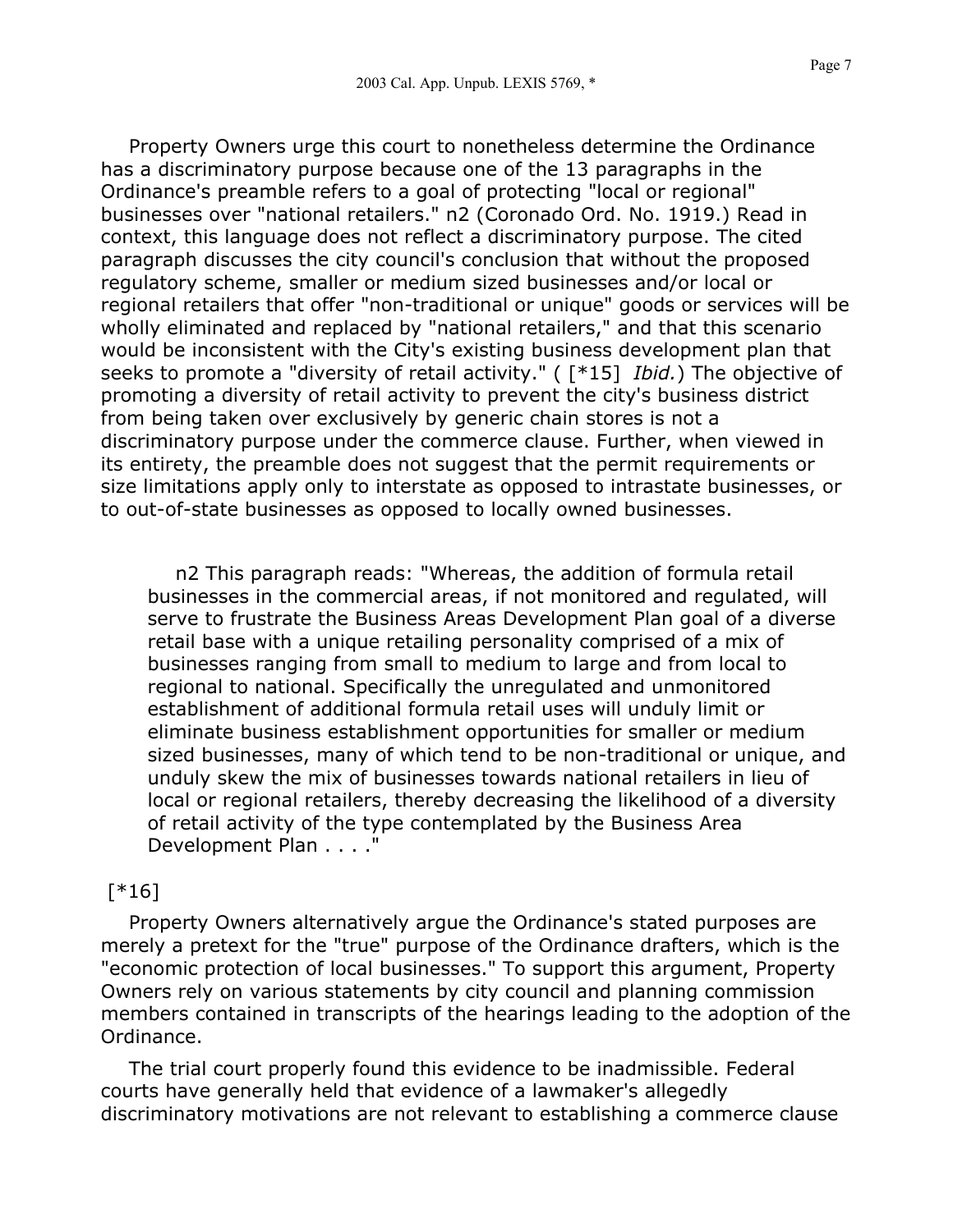violation. (*Government Suppliers Consolidating Services, Inc. v. Bayh (S.D.Ind. 1990) 133 F.R.D. 531, 537-539* (*Government Suppliers*); see *Minnesota v. Clover Leaf Creamery Co. (1981) 449 U.S. 456, 463, fn. 7, 66 L. Ed. 2d 659, 101 S. Ct. 715; Norfolk Southern Corp. v. Oberly (3rd Cir. 1987) 822 F.2d 388, 403.)* The *Government Suppliers* court observed that "despite the occasional [United States] Supreme Court references to such motive, no opinion has yet held that such evidence is relevant, let alone dispositive [to establish [\*17] a commerce clause violation]. If used at all, such evidence appears to be only considered as part of parenthetical digressions. . . . The critical test of motive . . . is to be judged from an objective perspective, not from a subjective one." (*Government Suppliers*, *supra*, 133 F.R.D. at p. 539.) California courts have reached similar conclusions in analyzing challenges based on the federal commerce clause. (See *Burbank-Glendale-Pasadena Airport Authority v. City of Burbank (1998) 64 Cal.App.4th 1217, 1224* [the discrimination prohibited by

the commerce clause "is measured by the economic impact of a local regulation, not the evil motives of local legislators"].) We find the reasoning and conclusions of these decisions to be persuasive, and adopt them here.

We find unavailing Property Owners' argument that the legislative history is nonetheless relevant in this case because of ambiguities in the Ordinance. There is nothing in the Ordinance's preamble or substantive provisions that would suggest the stated purposes are ambiguous, untrue or pretextual. Specifically, we reject Property Owners' argument that Coronado's existing design review ordinance ( ß 70.12) [\*18] shows the stated justifications for the Ordinance are duplicative and therefore a "complete sham." Because Coronado's design review ordinance permits a review of the proposed design of a store's exterior, and not the nature and intended uses of the business or the compatibility of the establishment to ensure a proper balance of businesses in the community, the existence of the design review process does not mean the Ordinance is unnecessary or duplicative, or that the stated purposes are pretextual. (*Ibid.*)

Moreover, even assuming we could properly consider the legislative history submitted by Property Owners, it does not support Property Owners' commerce clause challenge. To show a discriminatory purpose, Property Owners cite to various comments by city council members expressing a desire to protect smaller "mom and pop" stores and to ensure these stores remain viable businesses. However, there is nothing in the record showing these smaller stores are necessarily owned by local individuals or that they do not engage in interstate commerce. Although a law "may well be intended to favor small retailers over large retailers and, in that sense, be a form of economic protectionism[, [\*19] ] . . . that preference does not implicate interstate commerce where both intrastate and out-of-state large retailers are equally affected." (*Great Atlantic & Pacific Tea Co., Inc. v. Town of East Hampton, supra, 997 F. Supp. at p. 351.)* Put otherwise, it is not a violation of the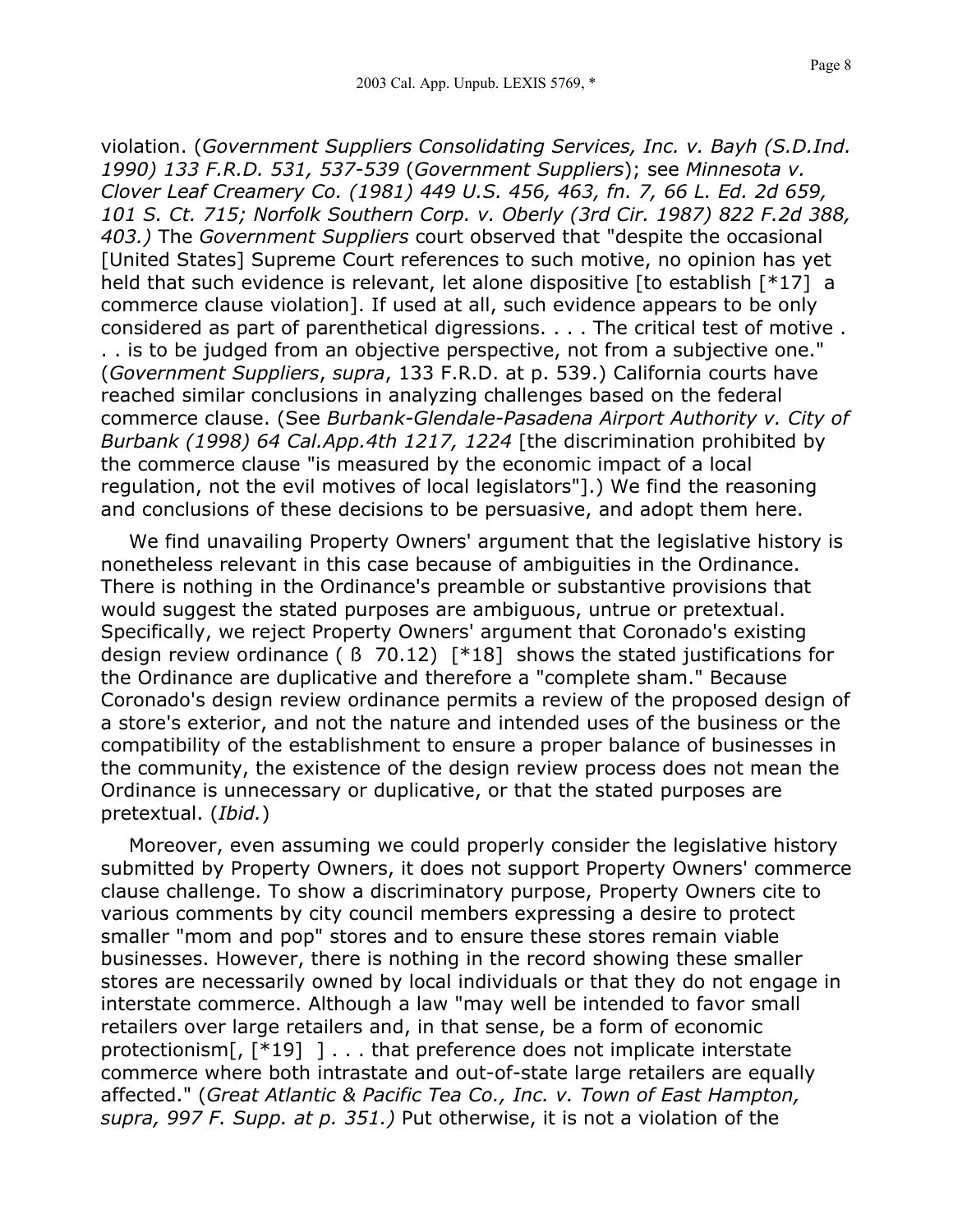Page 9

commerce clause to treat large and small businesses differently if the rule applies equally to interstate and intrastate businesses and does not favor businesses owned by in-state interests. (*Ibid*.)

We also find unavailing Property Owners' reliance on the few isolated comments made by city council and planning commission members referring to the need to protect "locally owned businesses" from being replaced by "national-based chains." When these isolated remarks are viewed in the context of the lengthy hearings, they do not suggest a primary purpose of the permit requirement and size limitations was to treat out-of-state entities differently from local businesses. Further, at most these remarks reflect the particular understanding or viewpoint of an individual lawmaker and thus cannot be used to establish the intent of the legislation. As our Supreme Court has repeatedly stated, "the [\*20] statements of an individual legislator . . . are generally not considered in construing a statute, as the court's task is to ascertain the intent of the Legislature as a whole in adopting a piece of legislation." (*Quintano v. Mercury Casualty Co. (1995) 11 Cal.4th 1049, 1062, 906 P.2d 1057.)*

We further conclude Property Owners did not meet their burden to show a discriminatory effect of the Ordinance. Property Owners argue the Ordinance will have a discriminatory effect because most of the businesses falling within the definition of "Formula Retail" will be national retail chains and businesses that operate in an interstate market. However, the fact that "most" of the affected businesses are interstate businesses does not mean that in every single case this will be true. The definition of a Formula Retail applies to local as well as national businesses. ( ß 86.04.682.)

Moreover, the fact that many stores falling within the Formula Retail definition are interstate businesses does not mean that the Ordinance will have a "discriminatory effect" as that phrase is understood by the United States Supreme Court. The high court has made clear there is no legal basis for [\*21] finding a discriminatory effect merely because out-of-state interests bear the brunt of the state or local law. (See *Exxon Corp. v. Governor of Maryland (1978) 437 U.S. 117, 125-126, 57 L. Ed. 2d 91, 98 S. Ct. 2207.)* In *Exxon*, a Maryland statute barred petroleum producers and refiners from operating retail gas stations in the state. (*Id. at p. 119.)* Because there were no petroleum producers or refiners based in Maryland when the statute was enacted, its initial impact was felt only by out-of- state firms. (*Id. at p. 125.)* The Supreme Court nonetheless concluded that "this fact does not lead, either logically or as a practical matter, to a conclusion that the State is discriminating against interstate commerce . . . ." (*Ibid.*; see also *Commonwealth Edison Co. v. Montana (1981) 453 U.S. 609, 619, 69 L. Ed. 2d 884, 101 S. Ct. 2946.)* Likewise, in this case there was no showing the Ordinance will have an improper discriminatory effect. It does not advantage in- state retail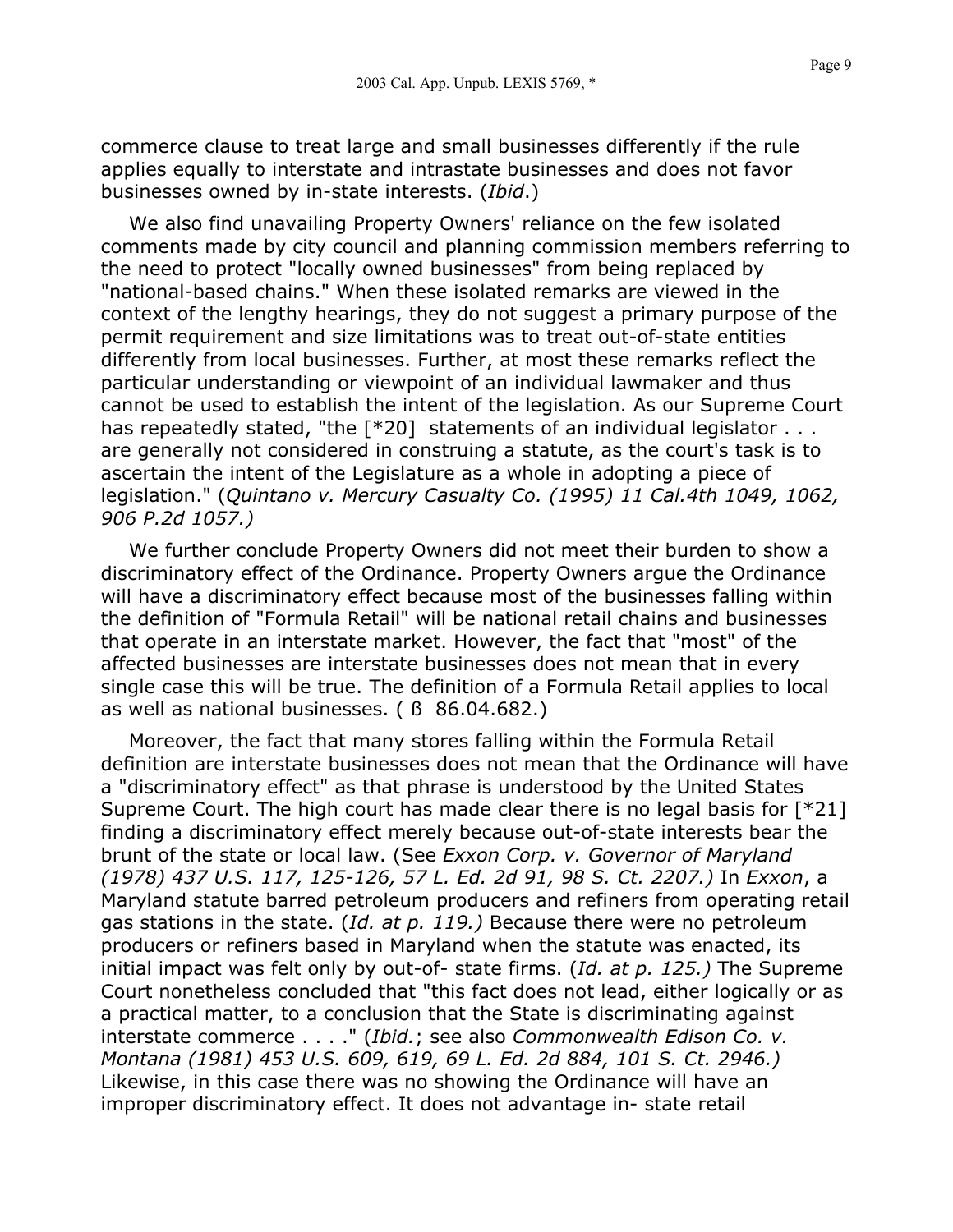businesses in relation to out-of-state retail businesses, nor does it distinguish between in-state and out-of-state companies.

## C. *Pike* [\*22] *"Incidental Burdens" Test*

Having decided that the Ordinance does not overtly discriminate against interstate commerce and does not directly regulate commerce, we are next required to apply a balancing test to determine whether "the burden imposed on . . . commerce is clearly excessive in relation to the putative local benefits." (*Pike v. Bruce Church, Inc., supra, 397 U.S. at p. 142;* see *Brown-Forman Distillers v. N. Y. Liquor Auth. (1986) 476 U.S. 573, 579, 90 L. Ed. 2d 552, 106 S. Ct. 2080; Waste Management of Alameda County, Inc. v. Biagini Waste Reduction Systems, Inc., supra, 63 Cal.App.4th at p. 1498.)* In applying this balancing test, we are mindful the Ordinance is a proper exercise of Coronado's police power to regulate land use and that the United States Supreme Court "has consistently held that a state's power to regulate commerce is at its zenith in areas traditionally of local concern." (*Kleenwell Biohazard Waste v. Nelson (9th. Cir. 1995) 48 F.3d 391, 398.)*

The Ordinance is not unconstitutional under the *Pike* balancing test. First, the record does not show the Ordinance will place anything more [\*23] than a negligible burden on interstate commerce. The Ordinance requires Formula Retail businesses to submit to a public approval process and pay approximately \$ 3,000 for processing the permit. The only evidence in the record of a resulting burden is the individual plaintiffs' statements in their declarations suggesting it will take "two or three" months to process a permit and therefore commercial landlords would be more likely to rent to non-Formula Retail tenants. However, these assertions are without foundation and speculative at best. Further, even if these assertions were admissible, the trial court had ample basis to find this evidence did not show the additional time imposed by the permit process will have a meaningful effect on a landlord's willingness to rent to an interstate business or on the ability of the business to open or expand in Coronado. Significantly, there is no evidence in the record showing a Formula Retail business will ever be denied a special use permit. Property Owners have likewise not produced any evidence that the size limitation will have a material effect on a business. Absent a record as to how a size limitation in Coronado's business district will [\*24] affect a retail business, we cannot infer a substantial detrimental effect.

As compared with the lack of evidence of detrimental impact, the record supports that Coronado could potentially obtain substantial benefits from having a public approval process to ensure proper land use planning for its commercial areas. As set forth in the Ordinance's preamble, the regulations reflect Coronado's attempt to address a matter of substantial public interest. The city made specific findings after a public hearing process that the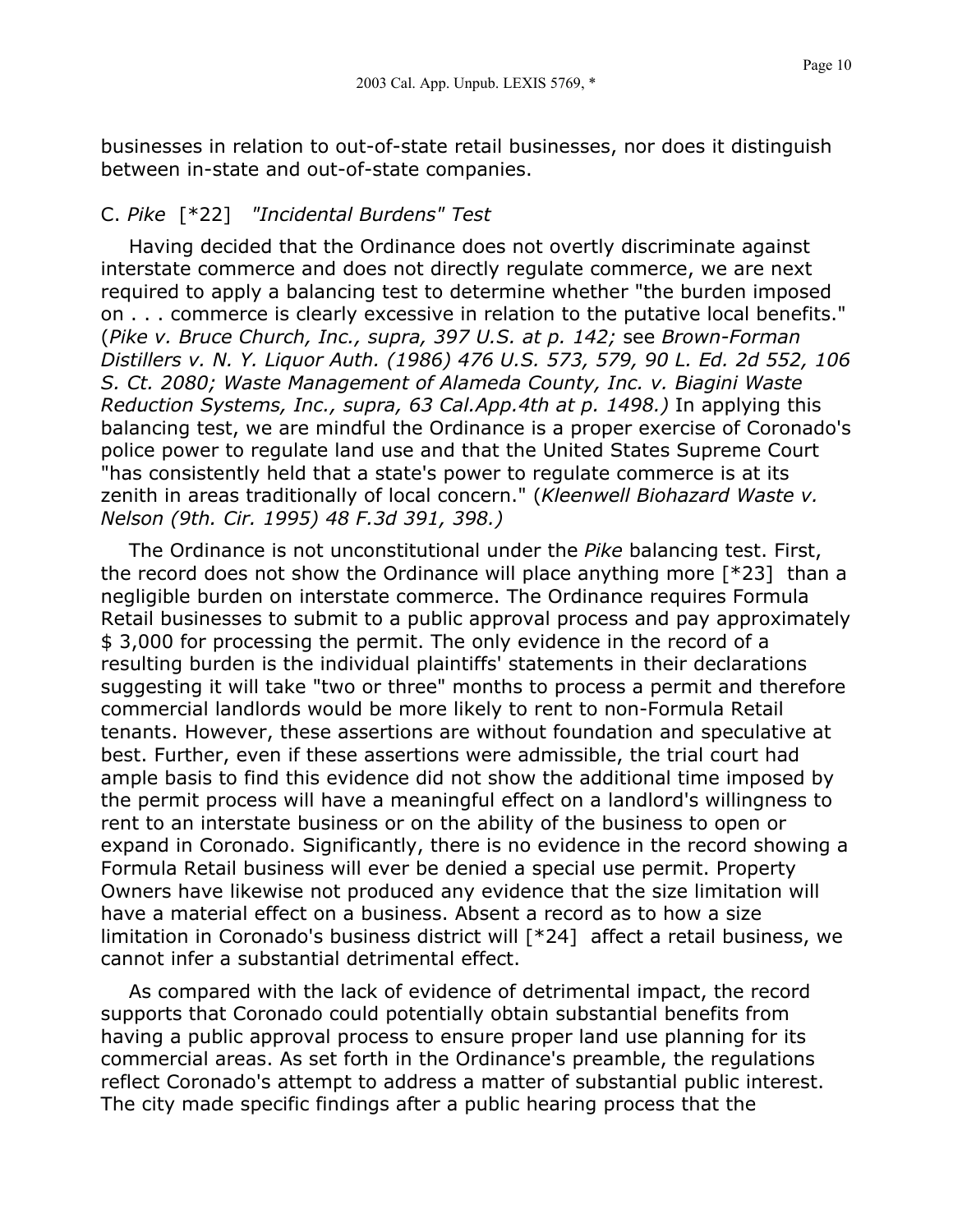Ordinance will provide it with the essential tools to provide for the continued economic success of its downtown and to ensure a proper mix of businesses and a vibrant commercial center that is economically sound and aesthetically and environmentally suitable for the city's continued viability. On this record, any incidental burden on commerce from requiring formula retail businesses to submit to a public approval process and to limit their frontage size is not "clearly excessive" as compared to the potential benefits to the local community. (*Pike v. Bruce Church, Inc., supra, 397 U.S. at p. 142.)*

#### II. *Equal Protection*

Property Owners contend [\*25] the Ordinance violates the equal protection clause of the federal and state Constitutions because it regulates only one class of retail stores (those defined as Formula Retail). They acknowledge, however, a highly deferential review standard applies to their challenge because the Formula Retail definition does not implicate a suspect classification or a fundamental interest. Without the presence of a suspect class or fundamental right, "the general rule is that legislation is presumed to be valid and will be sustained if the classification drawn by the statute is rationally related to a legitimate state interest." (*Cleburne v. Cleburne Living Center, Inc. (1985) 473 U.S. 432, 440, 87 L. Ed. 2d 313, 105 S. Ct. 3249.)*

The Ordinance's classifications (requiring only Formula Retail businesses to obtain special use permits and adhere to size limitations) are rationally related to a legitimate state interest. As discussed, Coronado has a legitimate interest in seeking to maintain the village ambiance of its commercial district and to ensure the long-term economic viability of the community. It was not irrational for the city council to decide that this objective could best  $[^*26]$  be met by imposing a public permit process and frontage size limitation on "Formula Retail" businesses. The city council could reasonably conclude that this type of store requires special scrutiny because it is more likely to be inconsistent with Coronado's land use goals than would a unique one-of-a-kind business and that such "formula" businesses - by their nature - have a greater potential to conflict with the village atmosphere of the community.

In asserting their equal protection arguments, Property Owners argue that an ordinance that wholly excludes a business from a local jurisdiction or that discriminates against nonresidents in the right to engage in business violates equal protection rights. However, the Ordinance, as written, does not restrict nonresident businesses in these ways. If the city's planning commission and city council in fact implement the Ordinance to per se exclude all nonresident businesses from opening or expanding in Coronado, this would be subject to an as-applied constitutional challenge. But, on this facial challenge, Property Owners' equal protection arguments are unsupported.